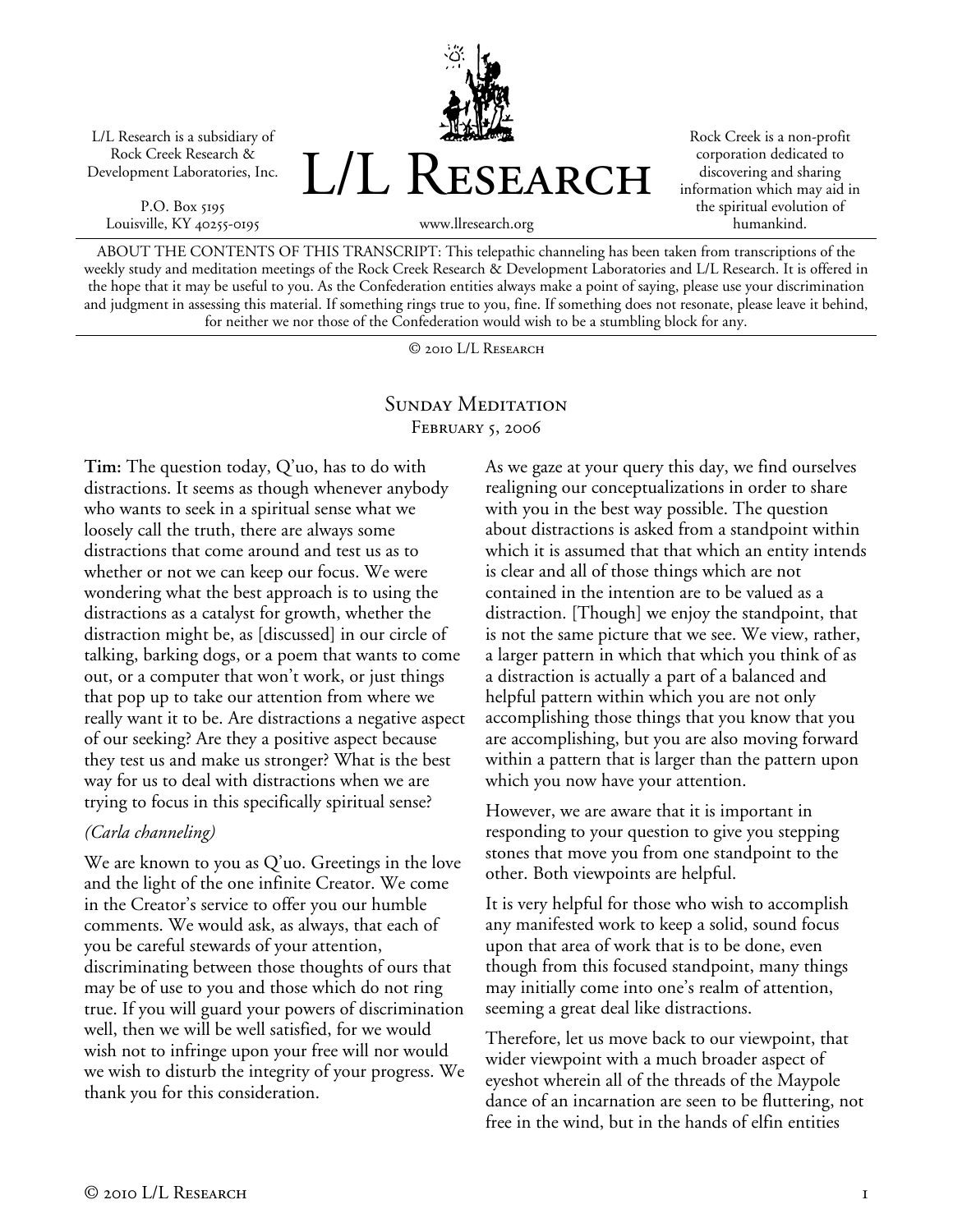such as fairies or imps. They are dancing with these ribbons or threads of aspects of your journey through incarnation within third density.

At the very center of this pattern, taking the place of the Maypole in this instrument's imagination, is the Creator. The Creator has chosen to express Itself within that construct which is you. It is not that you play the part of the Creator, but that you are part of the Creator. You are what nails the Maypole to the Earth. You are that center of activity and energy that has created a field wherein space and time may be appreciated and used. By your choosing to come into incarnation, you have linked infinity and finitude, eternity and time. Within that energy field that is your consciousness, then, a dance of life is taking place.

This instrument earlier today took a test that examines various aspects of one's personality $^{\rm l}$  and it was discovered that there is this aspect and that aspect to this particular entity's personality shell. Each of you has unique structure. You came by it honestly. You have built up that energy field that is yourself, your consciousness and your projection, shall we say, into the illusions of space and time over many, many incarnations. From each incarnation you have selected certain things that seemed very positive and useful to you and you have accreted them to yourself. Many of the chances and changes of daily life that seem quite fanciful or strictly by chance were actually planned by you and your higher self before incarnation.

We assure you that you have planned at least as many things that seem to be difficulties as you have planned things that would seem to you to be gifts. When you made these plans you were standing and looking at things from a point of view much closer to our own than to the one you presently enjoy. It can be said safely, we believe, that each person's plan for incarnation included a good deal of what this instrument would perceive as distraction. Why would each of you so carefully place in your own way seeming distractions? From a ground level point of view, shall we say, let us say that it is a dynamic that is natural to third density, [which is designed] to have pairs of opposites. When one of a pair of opposites is invoked, there is a natural energy; that

is, an energy that is natural to the environment rather than to a soul or spirit within the environment, which calls forth the dynamic to that extreme. Therefore, any effort that you make to focus upon a goal will require that you lift your attention from those things, which previously you might have found interesting.

It may not be obvious to you at the start of a new focus that there will be things that will need to be more and more ignored than they were prior to your new interest. Nevertheless, any new focus must take the space and the time, within the mind, within the will, and within the heart, that was previously given over to that upon which you were focused prior to choosing a new focus. Further, the extent to which one's prior focus creates its own dynamic is often not seen at the beginning of the creation of a new focus. Thusly, not only is an entity who wishes to create a new focus in need of moving into that new focus, but also that entity is in need of becoming aware to a greater extent than is now occurring of the ramifications and the implications of the pattern that is being left.

A simple example of this lies within this instrument's mind and has to do with computers. This instrument has been attempting to create a new computer set-up. It was not known to this instrument to what extent her previous habits of computer usage, and her previous methods of working with changes to those computer methods, would need to be released completely in order that a new set-up might occur until she attempted to do this.

In something like a computer set-up, where there is an object to which one may refer, it is fairly obvious to see how a situation must be rethought from the inside out before it can become a good solution. It is not so easy [to see] into that which must be released and left behind when one is moving mentally or emotionally from one focus to another. Things that may seem like real distractions at the beginning of a pattern may well turn out to be an integral part of the movement in evolution from where you were to where you wish to be.

For very simple situations, it can be seen that a certain set of things must be left behind in order to adopt or embrace a new set of values. However, this question was asked by entities who are working in more than one level at the same time. And we feel

 $\overline{a}$ <sup>1</sup> This test was the Meyers Briggs "Type Indicator" Test. One can read more about this test at

www.personalitypathways.com/type\_inventory.html.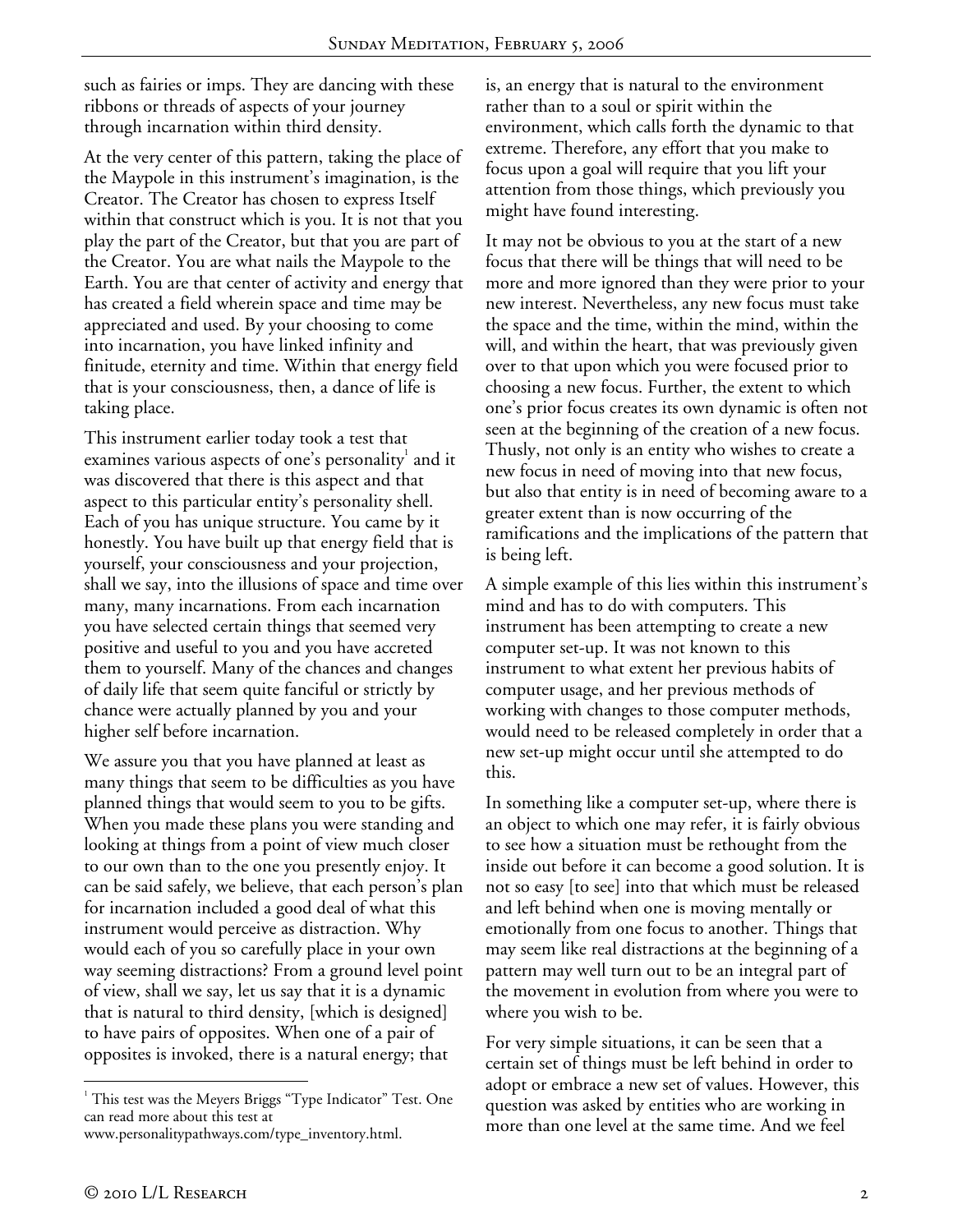that we need to address this multilayered situation that most of those to whom these words will seem helpful will have. In a situation where there is more than one level of learning and service occurring at a time, we would ask you simply to move into a space within your contemplation where you are not judging anything about the situation. You are simply attempting to crawl into the heart of it so, as this instrument was speaking earlier, you begin to feel that you are in the middle of a flower whose petals are unfolding all around you.

We are pleased that this instrument has had this experience in looking at her own patterns of distraction because we are able to use this image well and we thank this instrument for having done enough work that we are able to work from where she has gotten and attempt to make you a little bit more comfortable with the pattern of this flower, which we will call "the flower of distraction."

Picture this flower as a very beautiful, multi-colored, many-petalled flower, much like a daisy but with many more petals. Picture yourself seated upon the center of this flower, gazing at the beauty of this rainbow of thoughts, feelings, issues and time passing while you move through the recognition process with each petal. Imagine yourself settling into the realization that you do not know precisely how to value these various petals. You do not know whether frustration is part of a petal or your reaction to seeing a petal that you do not yet understand. And so as you come across these feelings, you focus first on this energy, feeling or sensing [it] or [giving it] thought. And then, when you have given it full justice and appreciated it, even honored it, you move on to the next and the next.

At some point, as you are working your way around this many-petalled experience of self, there will come to you a sense that you are beginning to grasp how this flower will bloom. You are beginning to feel where the strong points are in the petal system and where those points are, now that you have honored them, which will simply roll up and tuck themselves away because they have been honored.

When you have gone through this exercise with a frustrating situation, you shall experience one of two things. Firstly, given that there is no actual countering energy attempting to undo the rhythms that you have discovered or shattering the harmony that you have discovered, you shall simply get

enough of the work accomplished that this pattern of distraction was created to offer you that you receive the beauty, the pattern and the understanding that you sought, not necessarily from the goal you thought you were attempting to reach, but from the pattern of distraction that this attempt to reach the goal has manufactured or created for your enjoyment and your understanding.

Secondly, you may discover an energy that is not part of that many-petalled dance. You may begin to be able to identify the direction from which this energy is coming and, therefore, you may begin to have a little more clarity with regards to the nature of a pattern that is genuinely distracting.

We would distinguish here between patterns of distraction that you and your higher self have implanted within your pattern in order to head you away from an extreme that you, as a soul before incarnation, wished not to penetrate and patterns that are not a part of your higher self and your plan for incarnation.

It is relatively rare that entities within third-density incarnation are highly enough focused within either a mental or an emotional environment that they are able to create the intensity of spiritual energy that calls forth that which this instrument is used to calling psychic greeting and which some have called psychic attack. Because this particular instrument has experienced that rather unusual type of psychic greeting previously, we are able to express through her with a bit more ease the assurance that for the most part, [it is unusual to receive] psychic greeting from an outside source; that is, a source outside of the balancing mechanisms of the entity who is working the spiritual process and is part of life upon Planet Earth at this time.

We hope that it comforts and cheers each to know that it is highly unlikely that the distractions that you are experiencing are of that type of psychic greeting that is independent of the personality of the self. For the most part, the barking dog, the malfunctioning computer, and the poem that must get written are all examples of patterns that are condign,<sup>2</sup> benign and even helpful for your growth.

We would ask you to move with us into the consideration of the difficulties expressed by the one

 $\overline{a}$ <sup>2</sup> Something that is condign is, according to www.dictionary.com, "well-deserved; fitting; adequate."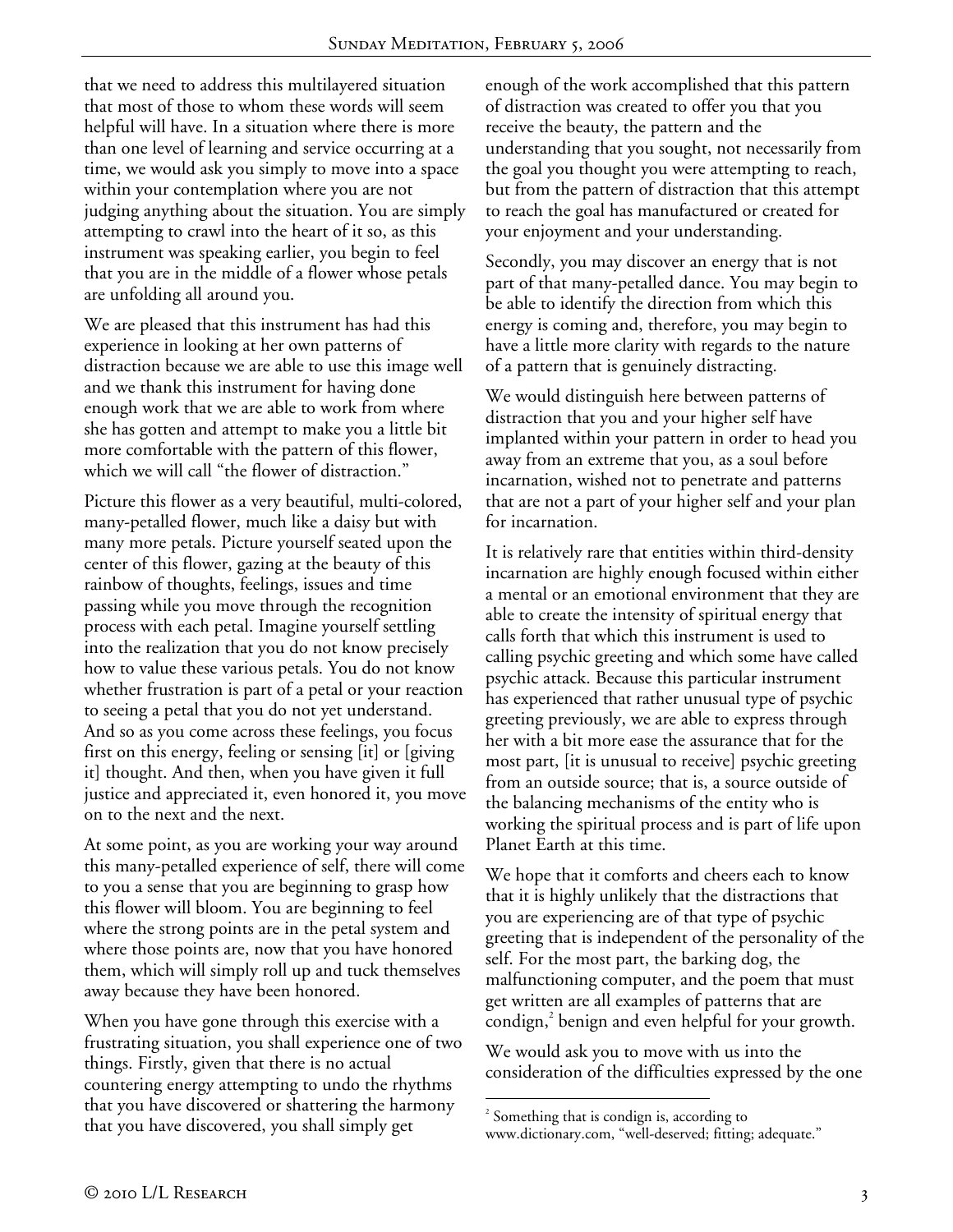known as T, for here we have a very clear example of a specific issue, which is that of extraneous noise. When an entity is attempting to rest and relax and enter the silence, whether by meditation or by any other type of contemplation, perhaps the least desirable of outcomes is for the environment to become noisy. And yet, as the one known as T said, it was uncannily as if the more he sought silence, the more noise the environment produced in the barking of the dogs and the loud voices of a busload of children.

Is there evil involved in such distraction? We can genuinely and honestly assure you that there is no evil. Are there choices implicit in such catalyst? Again, clearly there are choices that are offered when catalyst arises. How shall you accept such a distraction? The one known as T spoke of attempting to embrace the energy of that seemingly random noise, to allow it within the environment of meditation. Was he successful? There were points at which he was completely successful. However, the energy of evolution spirals and so that distraction also varies in its energy.

At times, such a distraction becomes joyful, acceptable and perfectly at peace as a part of meditation. At another point in the spiral, that easiness and relaxation is lost because of a yearning that cannot be quenched for a more pure, refined environment. The one known as T was not incorrect when he felt that yearning for more of a purity of environment, nor was he correct when he was able to roll with the distracting sound. Rather, this entity was creating for himself a moment-by-moment dance. Shall the imps and fairies and elves that are directing the strands of ribbon that represent that noise dancing in the sunlight or the moonlight dancing with joy or are they dancing with sorrow? What are the underlying archetypal energies surrounding the entity that rests in the middle of this petal experience?

These are the things that are unknown. These are the mysteries that call forth a certain type of distraction. It is not for us to say from where that energy that is undergirding and supporting the one known as T is drawing its energy. Whence this energy comes will create the potential for various messengers or representatives. It might be noise that those of second density are very happy to express; energies that they feel, not necessarily from you

directly, but from those energies around the one known as T, supporting and undergirding the one known as T, those energies that are wiser and more fluid in their ability to move, not only in physical but in metaphysical time and space continua.

What we would suggest, then, in sum is that whether it is a very simple distraction or a very complex and multi-layered one that you are gazing at this day, you may be assured that it is part of the pattern of your life. And the simplest way to express this pattern is to say that you are aware of only a portion of those focuses of attention which you had hopes, before incarnation, of developing. When you see cross-currents and seeming distractions cutting into the smooth ripples of your day, know that you have been blessed with a larger pattern, a larger picture and a larger self than that of which you are normally aware. If you can refrain from arguing and wrangling with the folds and the pleats and the arrangements of the day as time drapes itself across space in order to create your experience, then perhaps you will be able to move more gracefully and more skillfully with those spontaneous crosscurrents when they do occur.

This instrument was basically correct in her discussion before this circle of seeking began its session when she said that she felt that there was a larger pattern that she just did not see. Turn your hopefulness and your faith into your best friends when you hit a pattern that you do not understand. Let all of your hope be simply to see a little bit more than you see right now. It is not necessary for you to see the whole pattern. Were it necessary for you to see the whole pattern in order to work within incarnation, you would be given that gift.

## *(Side one of tape ends.)*

## *(Carla channeling)*

It is actually more helpful for you within incarnation if you do not see the pattern, or if you see a part of it, that you not strive to see farther into it than has been given you in this moment. Rest within a "knowing" and meanwhile take the petal that is closest to you, smooth it out, honor it, and fulfill that which you see in that petal. Then move on to the next and the next, being willing, indeed eager, to look at the next point of distraction, to honor it and to fulfill it.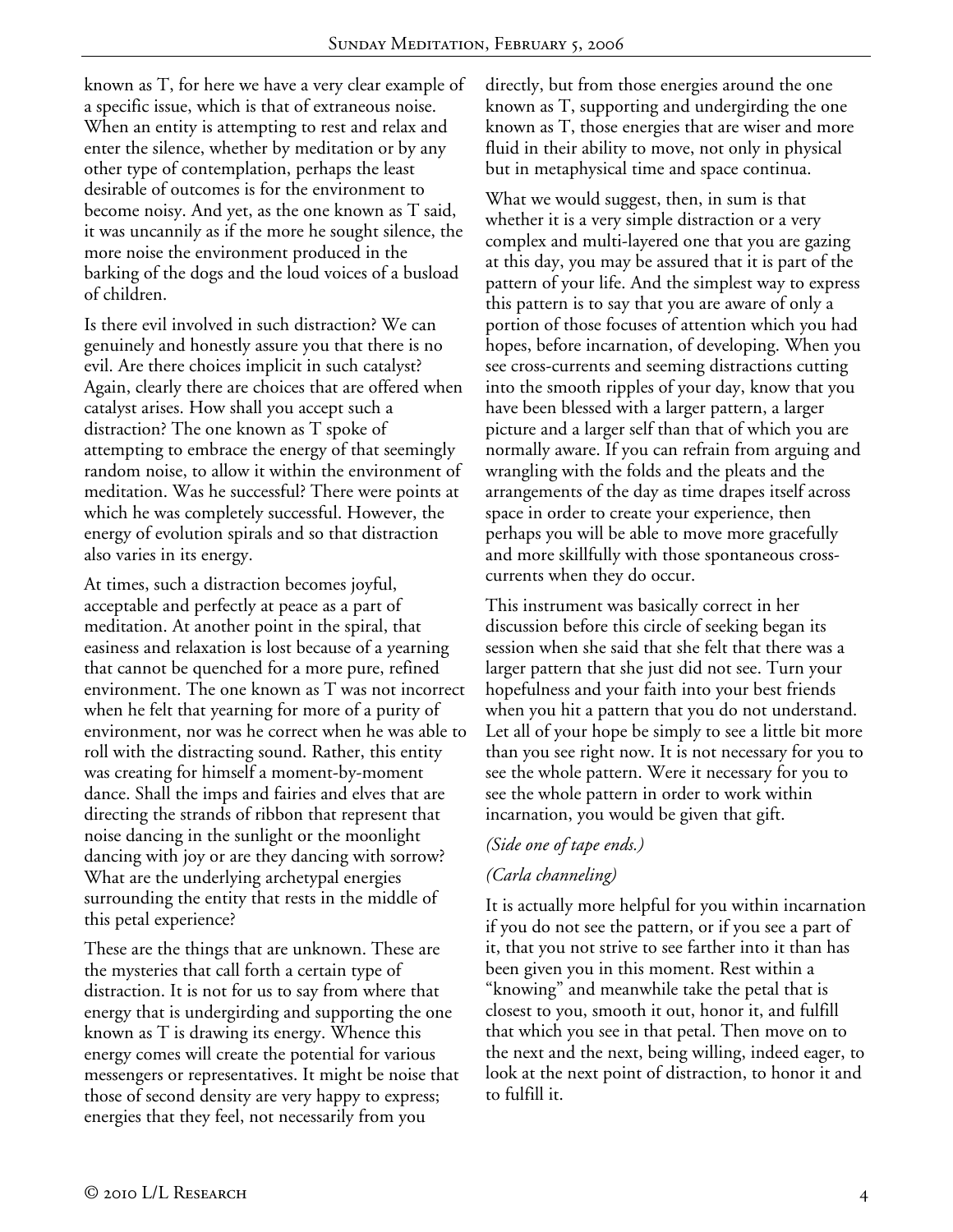We thank you for this query, and would ask at this time if there are any follow-up questions or other questions at this time. We are those of Q'uo.

This instrument has [mentally] requested that we ask a question that she received from the British Study Group. That question, as it is within this instrument's mind, is, "How can one love unconditionally and yet hold the sword of Michael?"

We are those of Q'uo, and aware of this query. The one known as Jim, when apprised of this question, simply said, "One cannot do both. One either must love or one must tell the truth." And we agree that that is the dynamic that this question raises. If one is to be loving, how can one be wise? If one is to be wise, how can one be loving?

My friends, this query, in and of itself, is a paradox and cannot be answered in words. Yet, we would call to you, for you know and have in your mind and in your heart, live examples and those examples in history that have embodied both love and wisdom. How you shall embody both in your life is great challenge. But we urge you to face it fearlessly.

Remember that the sword of Michael is an archetypal sword held by an archangel. That word "ark" or "arch" is a word which also creates the word architecture, and what an entity is doing when he presumes to hold that sword is to hold the power of what this instrument would call "fire." Fire in archetypal terms can sometimes mean the truth. It can sometimes mean that which creates. It can sometimes mean that which destroys.

It is an energy that does not seem to bear a relationship with unconditional love and yet, the life of fire is light. Light represents that which was thought by that Thought which created all that there is, which is love. Michael, as an archetypal presence, holds the sword of truth, but it is a truth that gives life. We cannot encourage you enough, if you are interested in this paradox, to go into a meditative space within your mind, within your consciousness, where you will allow the blazing fire of truth and the absolute blessedness of love to occupy you.

Do not attempt to work with it. These energies are much too powerful for you to command. Rest and allow them to play within the circle of your attention and you will begin to see, according to the way that your mind and your heart work, images or shapes, colors or feelings. We do not know what

shall arise for you in particular, but allow the canvas of your consciousness to be played upon by the genius of your guidance, using the palette of those energies that you have brought forth in thought. You may see something or it may all occur for you on an unconscious level. Nevertheless, realize that you are doing the work of this question as you submit yourself as an instrument to be taught another note, another song, another melody to sing.

We will again ask if there is another query before we leave this instrument. Is there a final query at this time?

**Questioner:** Q'uo, would you be able to talk about how I might be able to support a more devotional approach to the Creator?

We are those of Q'uo and are aware of your query, my brother. My brother, we gaze at this question looking for those items that we may offer to you, for we are in a tender area in answering this query as it is part of your active process. Nevertheless, we believe that we may say a few things that may provide resources for you.

Firstly, it helps to have an objective referent when you are working on devotion. The best objective referents are unique to you, but we would suggest to you that you look at your memories and your opinions and that large bank of information that is yours and choose one or two or perhaps three, at the most, entities whom to you seem to exemplify and embody the devotion for which you are looking. Here at least, there is an energy that you may recognize. It is the closest that you can come to quantifying something that is actually strictly a quality, but it helps to have in your heart and in your mind the shape and the feeling and the texture of that person or those persons that to you already have caught that energy of devotion.

Secondly, in a strictly intellectual and analytical way, it may help you to reflect upon these entities' probable feelings. How did this entity become so wholly overshadowed by the Creator that he or she was able to lose his or herself in devotion?

Thirdly, we would suggest simply that you avail yourself of devotion. You cannot know the Creator except by being the Creator or seeing the Creator in others. So you cannot think your way to devotion. Indeed, your best approach to becoming more able to be devoted is to see yourself approaching your